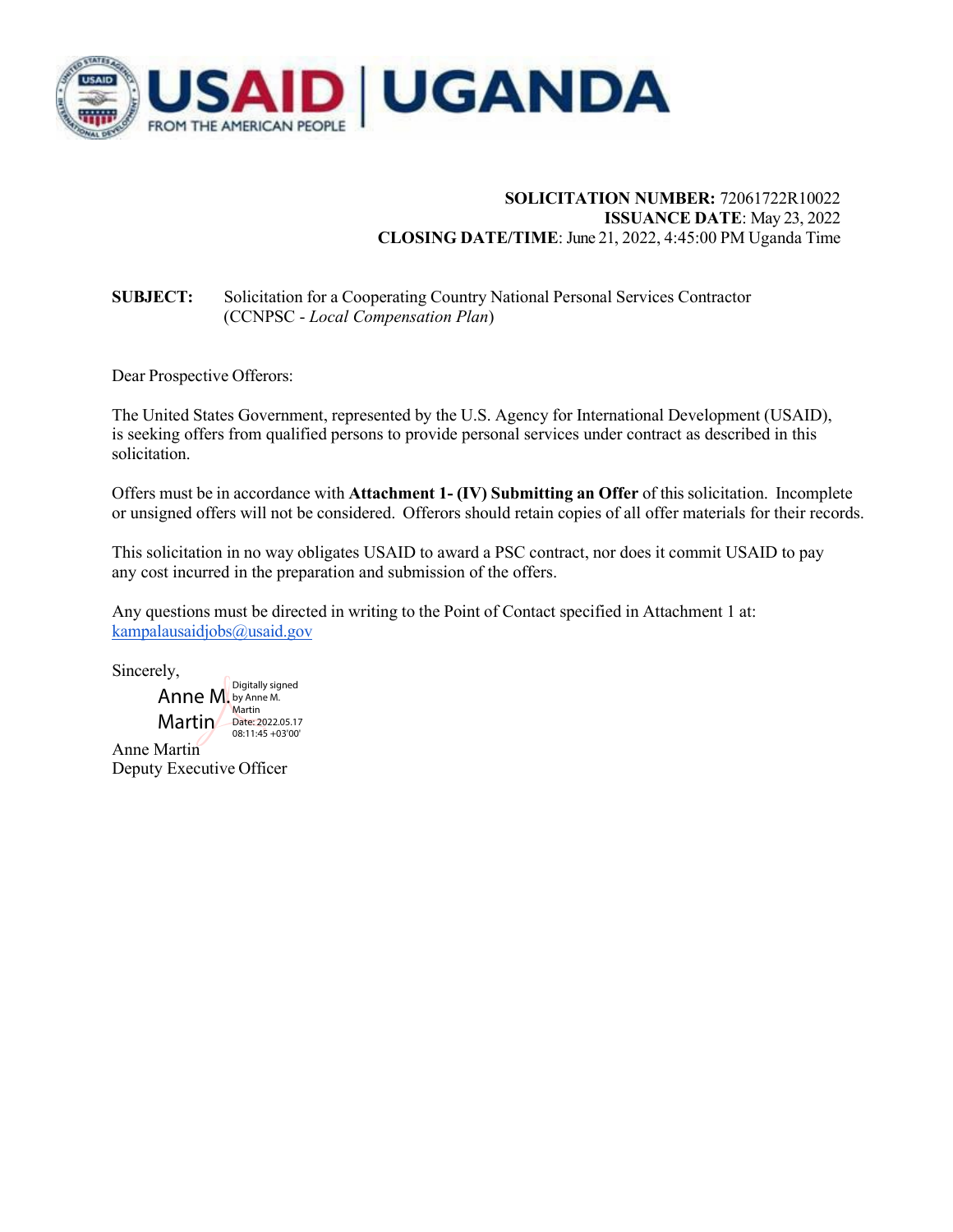## **I. GENERAL INFORMATION**

- **1. SOLICITATION NUMBER:** 72061722R10022
- **2. ISSUANCE DATE:** May 23, 2022

## **3. CLOSING DATE/TIME FOR RECEIPT OF OFFERS:** June 21, 2022, 4:45:00 PM Uganda Time

**4. POINT OF CONTACT:** EXO and HR Specialist at: kampalausaidjobs@usaid.gov

**5. POSITION TITLE:** Project Management Specialist (Basic Education)

**6. MARKET VALUE:** UGX 157,828,400 - 232,334,711 per annum, equivalent to FSN-11. In accordance with AIDAR Appendix J and the Local Compensation Plan of USAID/Uganda. Final Compensation will be negotiated within the listed market value.

**7. PERIOD OF PERFORMANCE:** Employment under this contract is of a continuing nature. Its duration is expected to be part of a series of sequential contracts; all contract provisions and clauses and regulatory requirements concerning availability of funds and the specific duration of this contract shall apply; always subject to the right of early termination.

The initial term of the contract will be five years, which shall include a probationary period of six months to a year. Employees who do not meet the required standards for their position during this probation period may be reassigned to another position or terminated at the convenience of the U.S. Government. Employees are expected to demonstrate qualifications and general suitability for continued employment during the probationary period. If with written justification, the probationary period may be extended for another period not exceeding six months.

**8. PLACE OF PERFORMANCE:** Kampala, Uganda with possible travel as described in the Statement of Work.

**9. ELIGIBLE OFFERORS:** "Cooperating Country National" shall mean the individual engaged to serve in the Cooperating Country under this contract.

## **10. SECURITY LEVEL REQUIRED:** Employment Authorization

## **11. STATEMENT OF DUTIES:**

## **(1) General Statement of Purpose of the Contract**

The Project Management Specialist (Basic Education) position is located in the USAID/Uganda Office of Education, Youth, and Child Development (EYCD) and provides program management and technical support for USAID basic education programs in Uganda.

The Specialist works closely with other education, youth/workforce development, and child protection team members to design and manage basic education programs to improve the quality of education services and learning outcomes in Uganda. The Specialist works with the Basic Education Unit to strategically adapt USAID/Uganda's basic education efforts to reach the goals of USAID/Uganda's Country Development Coordination Strategy (CDCS) and the Government of Uganda (GOU)'s objectives in basic education. The Specialist provides education sector expertise on education policy reform, education management, and effective strategies for sustainable improvements in basic education outcomes. The Specialist leads efforts to monitor and evaluate all Mission activities contributing toward improvements in basic education services and serves as a liaison on technical issues between USAID/Uganda, Ugandan government counterparts, other U.S. government agencies, and education development partners. The Specialist guides, coordinates, manages, and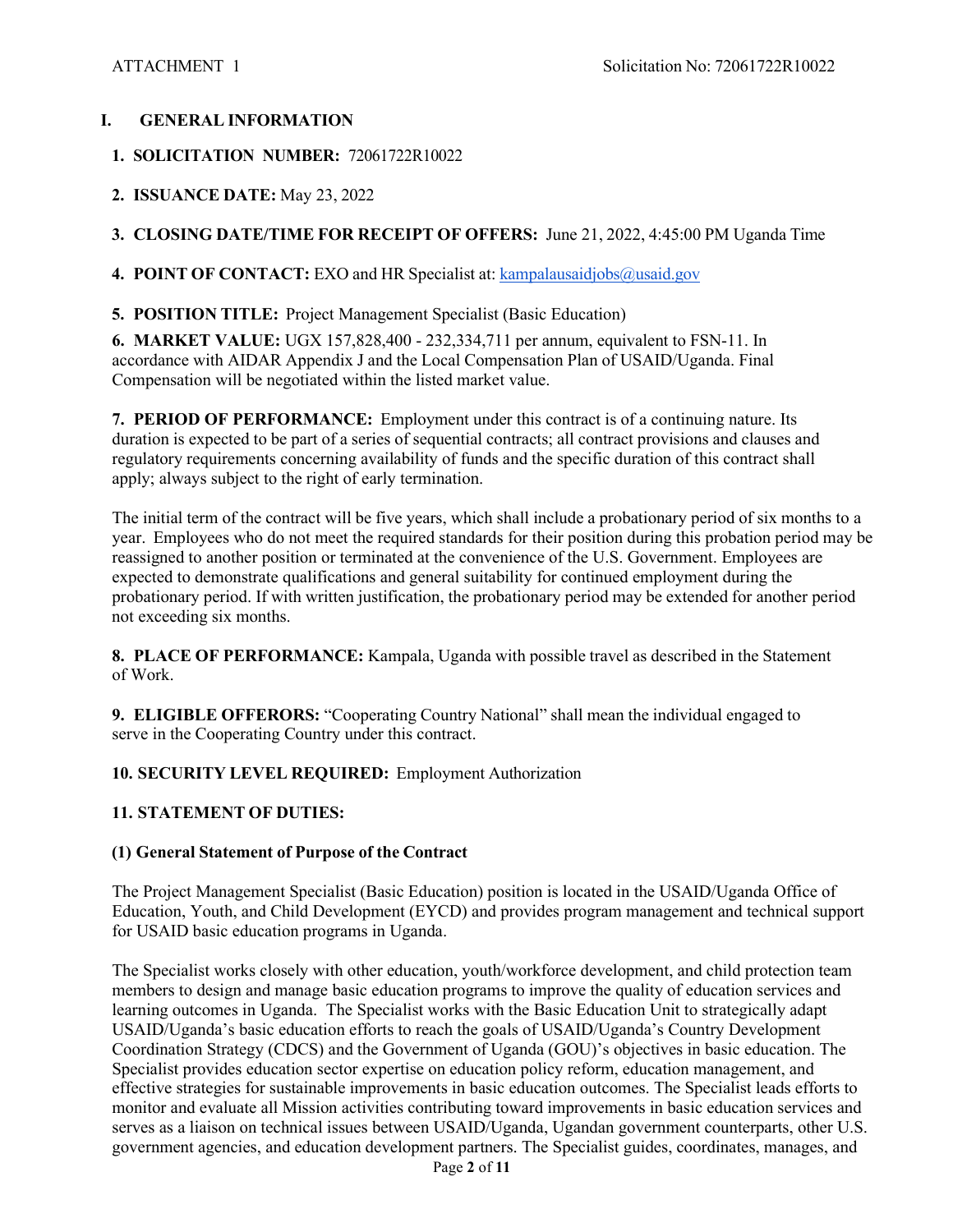monitors basic education programs and advises the Senior Basic Education Specialist and EYCD leadership on direction of the basic education portfolio.

The Specialist reports to the EYCD Deputy Office Director/Basic Education Unit Lead and has frequent, direct contact with EYCD staff, EYCD implementing partners (IPs), GOU counterparts, and USAID/Washington regarding EYCD and basic education activities. The Specialist performs at least quarterly work-related travel within Uganda (up to 25% travel) to conduct site visits to monitor basic education activities.

## **(2) Statement of Duties to be performed.**

## **1. Program Management (50 percent)**

The Specialist oversees implementation of basic education activities and provides leadership and expert guidance to the Senior Basic Education Specialist to improve basic education services in Uganda. The BES works with GOU counterparts and education development partners to ensure that USAID/Uganda's basic education portfolio is aligned with USAID and GOU objectives. Specifically:

Serves as AOR/COR, Alternate, or Activity Manager for activities in the EYCD portfolio, providing technical guidance and oversight to implementing partners. Advises on workplans and other required reporting and strategic documents to ensure that activities achieve desired results.

Supports the design and implementation of basic education programs and activities with the goal of ensuring that program design and implementation will achieve planned results and USAID goals.

Works with the basic education team and EYCD Monitoring, Evaluation, and Learning (MEL) Specialist to develop MEL plans for basic education and other EYCD activities and contributes to data collection, analysis, and reporting.

Supports learning and adaptation by conducting regular monitoring and evaluation of basic education activities.

Contributes to USAID planning and reporting at various points in the project cycle and supports the implementation of USAID/Uganda's CDCS.

Ensures basic education activities achieve planned results by documenting successes and challenges and resolving implementation issues in an efficient and professional manner.

## **2. Program Policy Guidance (25 percent)**

The Specialist provides EYCD and USAID/Uganda with expert guidance on education sector reform, education sector financing, and education administration. Specifically:

Works closely with the EYCD Senior Basic Education Specialist to develop strategies for education sector support and engagement in Uganda. Provides input based on activity monitoring and field work, as well as document review and consultation with the GOU and the wider donor community.

Works closely with colleagues outside of basic education to ensure that, when appropriate, cross-sectoral linkages are made, maintained, and evaluated, in furtherance of EYCD's commitment to address the needs of "the whole person" in programming and strategy.

Advises the EYCD team on Ugandan education sector policy and results of education activities to inform program design and development of strategy papers and reporting documents.

Page **3** of **11** Supports the basic education team to analyze and disseminate information on challenges and accomplishments in the education sector in Uganda to USAID mission staff, USAID/Washington, and Uganda stakeholders.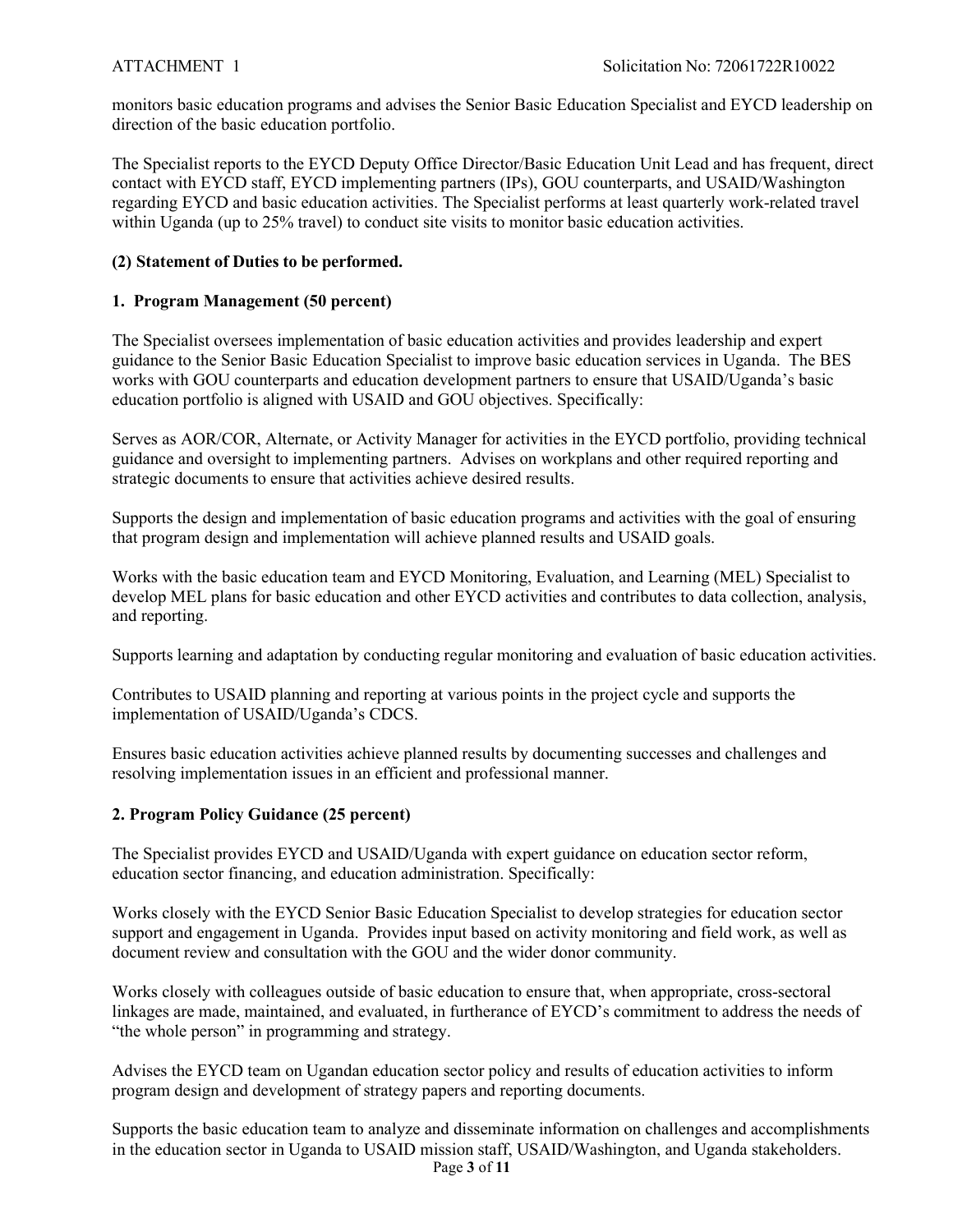## **3. Representation to the Government of Uganda, Other Donors, and Stakeholders (25 percent)**

The Specialist establishes and maintains strong collaborative relationships with GOU counterparts, education development partners, and other key stakeholders within the sector. The BES will work in tandem with the Senior Basic Education Specialist to ensure that USAID programs and priorities are consistently and accurately represented in various education sector forums. Specifically:

Provides briefings to USAID, other USG agencies, the GOU, and education partners on USAID's basic education portfolio and USG education policies and strategies.

Develops, maintains, and strengthens working relationships with partners, including GOU, education development partners, private sector, and other education sector stakeholders to provide information on USAID programs and to identify synergies across programs and partners.

Provides technical input to program and strategy design and planning based on knowledge of international best practice and Uganda-specific constraints and opportunities.

Provides support in defining the type of assistance needed by the Mission and facilitates discussions with basic education implementing partners to ensure effective delivery of planned activities and results.

The contractor is eligible for temporary duty (TDY) travel to the U.S., or to other Missions abroad, to participate in the "Foreign Service National" Fellowship Program, in accordance with USAID policy.

## **(3) Supervisory Relationship:**

Supervised by USDH Deputy Office Director/Basic Education Unit Lead. The Specialist applies a highly technical body of knowledge about basic education with minimal supervision.

#### **(4) Supervisory Controls:**

None. However, the Specialist serves as AOR/COR or Activity Manager for EYCD activities totaling \$25 Million or more.

**12. PHYSICAL DEMANDS:** The work requested does not involve undue physical demands.

## **II. MINIMUM QUALIFICATIONS REQUIRED FOR THIS POSITION**

Offers will be initially screened for compliance with application instructions and eligibility in accordance with the minimum qualification criteria listed below.

To ensure compliance with the entire set of this solicitation instructions (please see page 6 to  $9 -$ III. EVALUATION AND SELECTION FACTORS and IV. SUBMITTING AN OFFER sections), **the offer package must be completed and signed (hand or electronic signature) where indicated - and offerors must include in their offers information to demonstrate that they:**

(1) have attained the required education level; and

(2) meet the experience requirements, etc.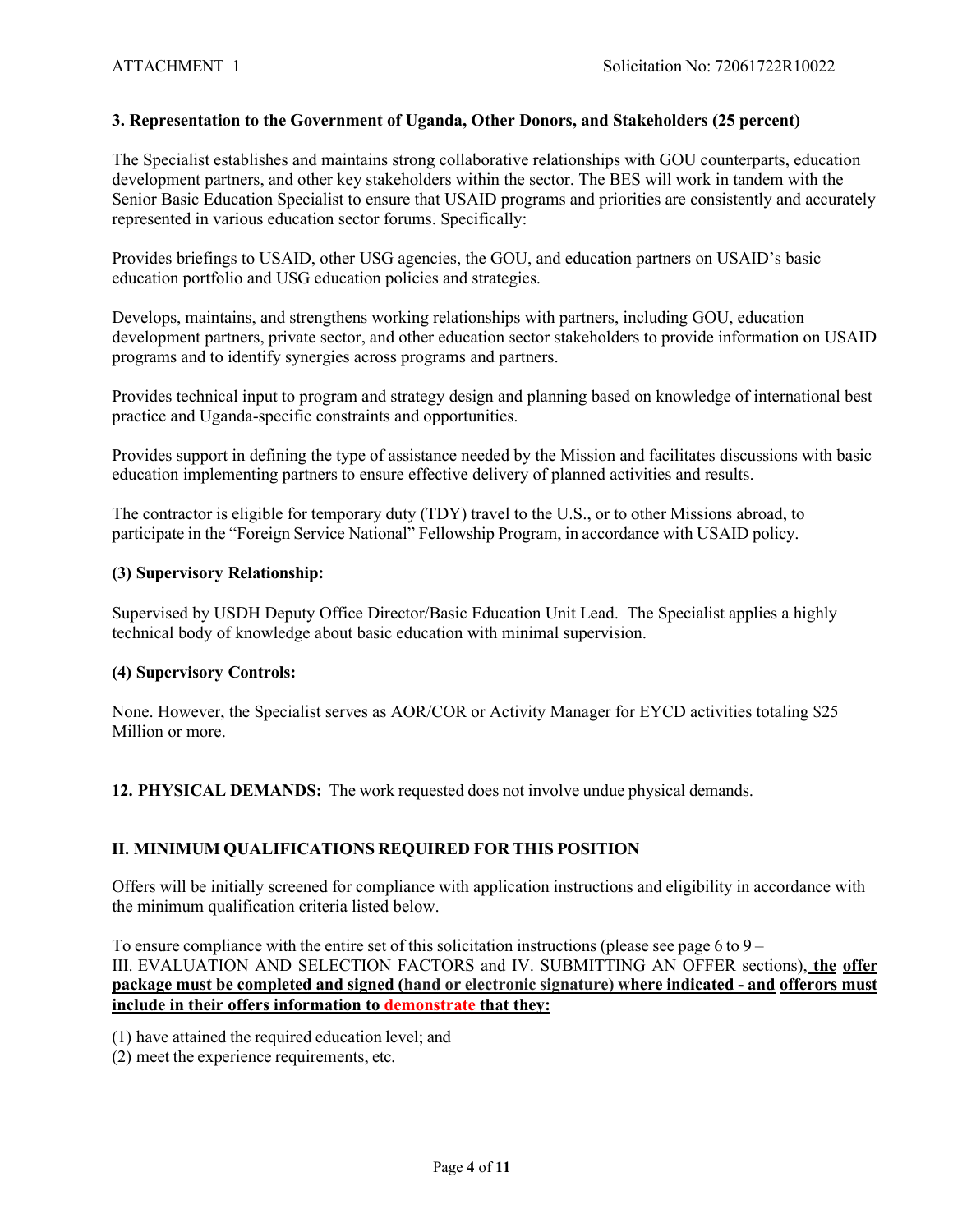## **Education:**

Bachelor's degree in education, child development, or social science is required.

#### **Prior Work Experience:**

--Minimum of five (5) years of progressively responsible professional experience with implementing and managing programs supporting education sector development is required.

--Demonstrated experience working with the Ministry of Education and Sports (MOES) and in the education system in Uganda is required.

--Experience working in a cross-sectoral team and making linkages between basic education and other sectors is required.

#### **Language Proficiency:**

Excellent command of written and spoken English, Level IV (fluent).

#### **Job Knowledge**:

--Demonstrated knowledge of state-of-the-art and international best practices in the areas of education policy, administration and financing, programming, and/or evaluation is required.

--Demonstrated knowledge of the education sector in sub-Saharan Africa, including the range of issues and challenges impeding access to quality basic education is required.

--Demonstrated knowledge in the historical development of education in Uganda, including conditions in primary schools; familiarity with MOES and its affiliated institutions (e.g., the Uganda National Examinations Board, National Curriculum Development Center, etc.); and knowledge of Ugandan basic education systems (e.g., curriculum design, teacher training, classroom effectiveness, educational management, literacy development and testing/evaluation, etc.) is required.

--Substantive skill and experience with designing and applying quantitative and qualitative methods for measuring basic education outcomes is required.

--Familiarity with education financing models and public education sector initiatives, including multi-donor sector investment programs, and knowledge of and/or previous experience with early grade reading pedagogy and assessment, including instruction in local languages with a later transition to English.

#### **Skills and Abilities**:

--Demonstrated skills in conceptualizing programs, policies, and plans and developing strategies for their implementation, as well as a high degree of program management skill (e.g., technical, and financial oversight) is required.

--Strong negotiation skills are required.

--Demonstrated ability to obtain, analyze, and evaluate a variety of data and information to prepare precise, concise, and accurate factual and analytical reports and to make meaningful recommendations is required.

--Demonstrated ability to develop and maintain a wide range of contacts in the public and private sectors, at both senior and working levels, is required.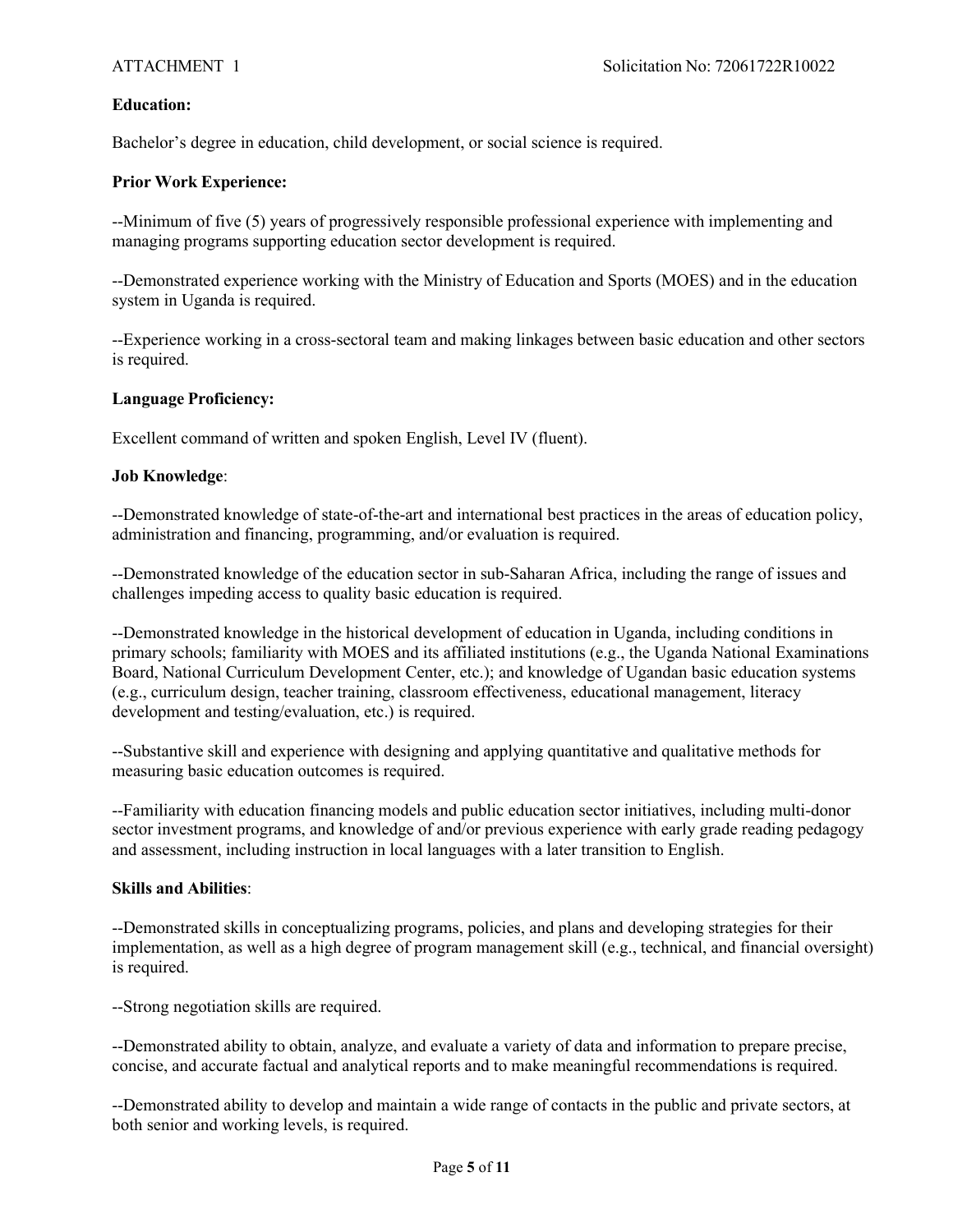--Demonstrated ability to work on a team and to form positive, productive working relationships at all levels is required.

--Excellent written and oral communications skills, as well as proficiency in Windows applications (Word, Excel, PowerPoint) are required.

--Ability and willingness for at least quarterly travel within Uganda (up to 25%) is required.

## **III. EVALUATION AND SELECTION FACTORS**

The Government may award a contract without discussions with offerors in accordance with FAR 52.215- 1. The CO reserves the right at any point in the evaluation process to establish a competitive range of offerors with whom negotiations will be conducted pursuant to FAR 15.306(c). In accordance with FAR 52.215-1, if the CO determines that the number of offers that would otherwise be in the competitive range exceeds the number at which an efficient competition can be conducted, the CO may limit the number of offerors in the competitive range to the greatest number that will permit an efficient competition among the most highly rated offers. The FAR provisions referenced above are available at https://www.acquisition.gov/browse/index/far.

## **Offers will be initially screened for compliance with the solicitation instructions and eligibility in accordance with the qualification criteria below.**

To ensure compliance with the entire set of this solicitation instructions (please see page 8 to 9, IV. SUBMITTING AN OFFER section), **the offer package must be complete, and signed (hand or electronic signature) where indicated - and offerors must include in their offers information to demonstrate** that they have attained the required education level and meet the experience requirements, etc.

## **Offerors will be evaluated and ranked based on the information provided for the four Quality Ranking Factors (QRFs) that must be addressed as required in the supplemental document – Item IV – Presenting an Offer 1 (iv).**

Offerors **must,** therefore, **address each of the four Quality Ranking Factors (QRFs) in their offer.** Topranked Offerors who meet the minimum qualification will be invited for an interview and given a written evaluation.

Management may consider the following when determining successful candidacy: nepotism, conflicts of interest, budget, and residency status.

Current employees serving a probationary period are not eligible to apply. Current employees with an Overall Summary Rating of Needs Improvement or Unsatisfactory on their most recent Employee Performance Report are not eligible to apply.

## **The four Quality Ranking Factors (QRFs) that must be addressed as required in the supplemental document – Item IV – Submitting an Offer 1 (iv) are:**

## **1. Skills and Abilities (60 points):**

--Demonstrated skills in conceptualizing programs, policies, and plans and developing strategies for their implementation, as well as a high degree of program management skill (e.g., technical, and financial oversight) is required.

--Strong negotiation skills are required.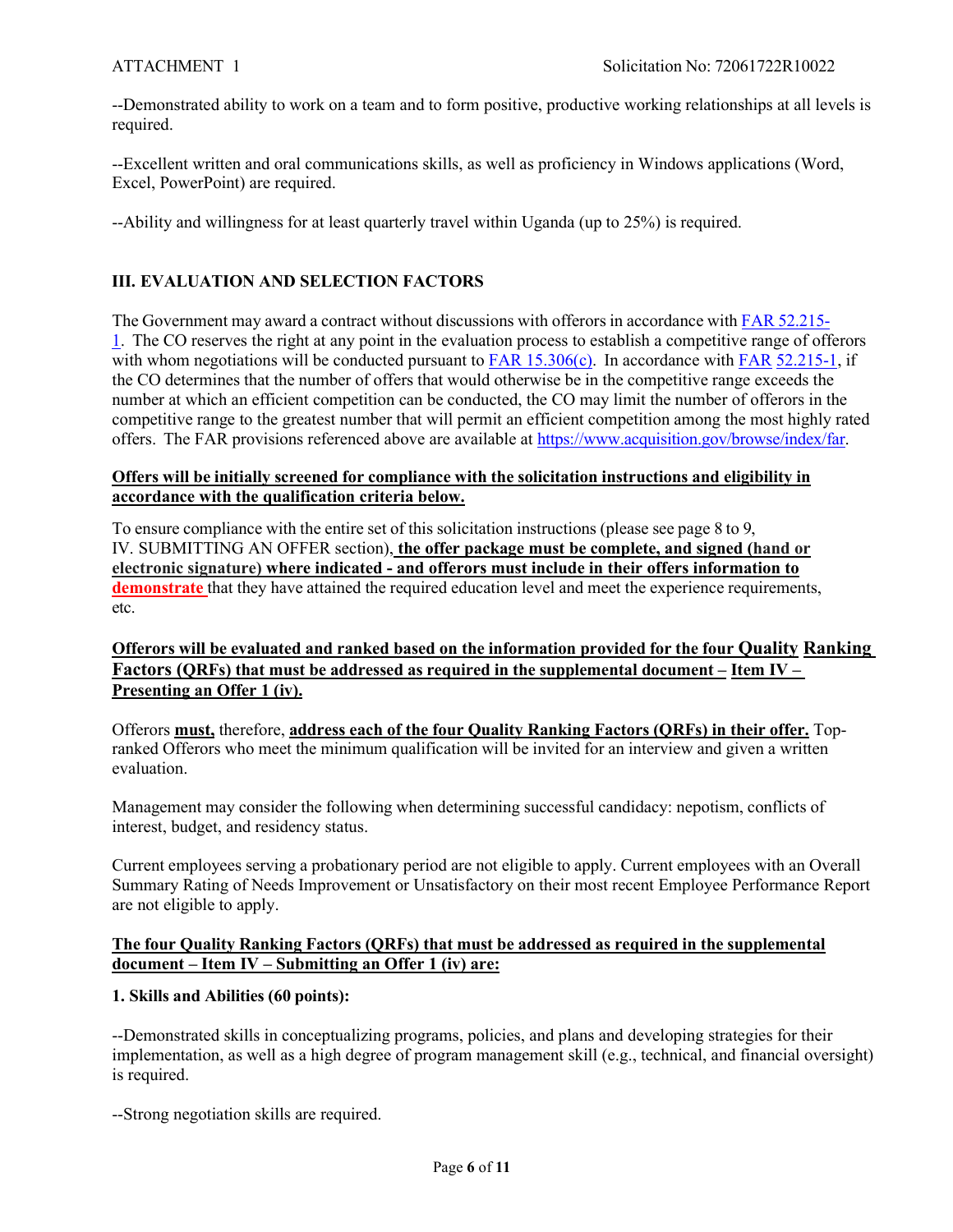--Demonstrated ability to obtain, analyze, and evaluate a variety of data and information to prepare precise, concise, and accurate factual and analytical reports and to make meaningful recommendations is required.

--Demonstrated ability to develop and maintain a wide range of contacts in the public and private sectors, at both senior and working levels, is required.

--Demonstrated ability to work on a team and to form positive, productive working relationships at all levels is required.

--Excellent written and oral communications skills, as well as proficiency in Windows applications (Word, Excel, PowerPoint) are required.

--Ability and willingness for at least quarterly travel within Uganda (up to 25 percent) is required.

## **2. Job Knowledge (40 points):**

--Demonstrated knowledge of state-of-the-art and international best practices in the areas of education policy, administration and financing, programming, and/or evaluation is required.

--Demonstrated knowledge of the education sector in sub-Saharan Africa, including the range of issues and challenges impeding access to quality basic education is required.

--Demonstrated knowledge in the historical development of education in Uganda, including conditions in primary schools; familiarity with MOES and its affiliated institutions (e.g., the Uganda National Examinations Board, National Curriculum Development Center, etc.); and knowledge of Ugandan basic education systems (e.g., curriculum design, teacher training, classroom effectiveness, educational management, literacy development and testing/evaluation, etc.) is required.

--Substantive skill and experience with designing and applying quantitative and qualitative methods for measuring basic education outcomes is required.

--Familiarity with education financing models and public education sector initiatives, including multi-donor sector investment programs, and knowledge of and/or previous experience with early grade reading pedagogy and assessment, including instruction in local languages with a later transition to English.

## **3. Prior Work Experience (pass/fail)**:

Offerors will be given a passing score if they have a relevant professional experience. Offerors without a relevant professional experience will not be considered for award or proceed forward in the evaluation process.

--Minimum of five (5) years of progressively responsible professional experience with implementing and managing programs supporting education sector development is required.

--Demonstrated experience working with the Ministry of Education and Sports (MOES) and in the education system in Uganda is required.

--Experience working in a cross-sectoral team and making linkages between basic education and other sectors is required.

## **4. Education (pass/fail)**:

Offerors will be given a passing score if they have a relevant level of education. Offerors without a relevant level of education will not be considered for award or proceed forward in the evaluation process.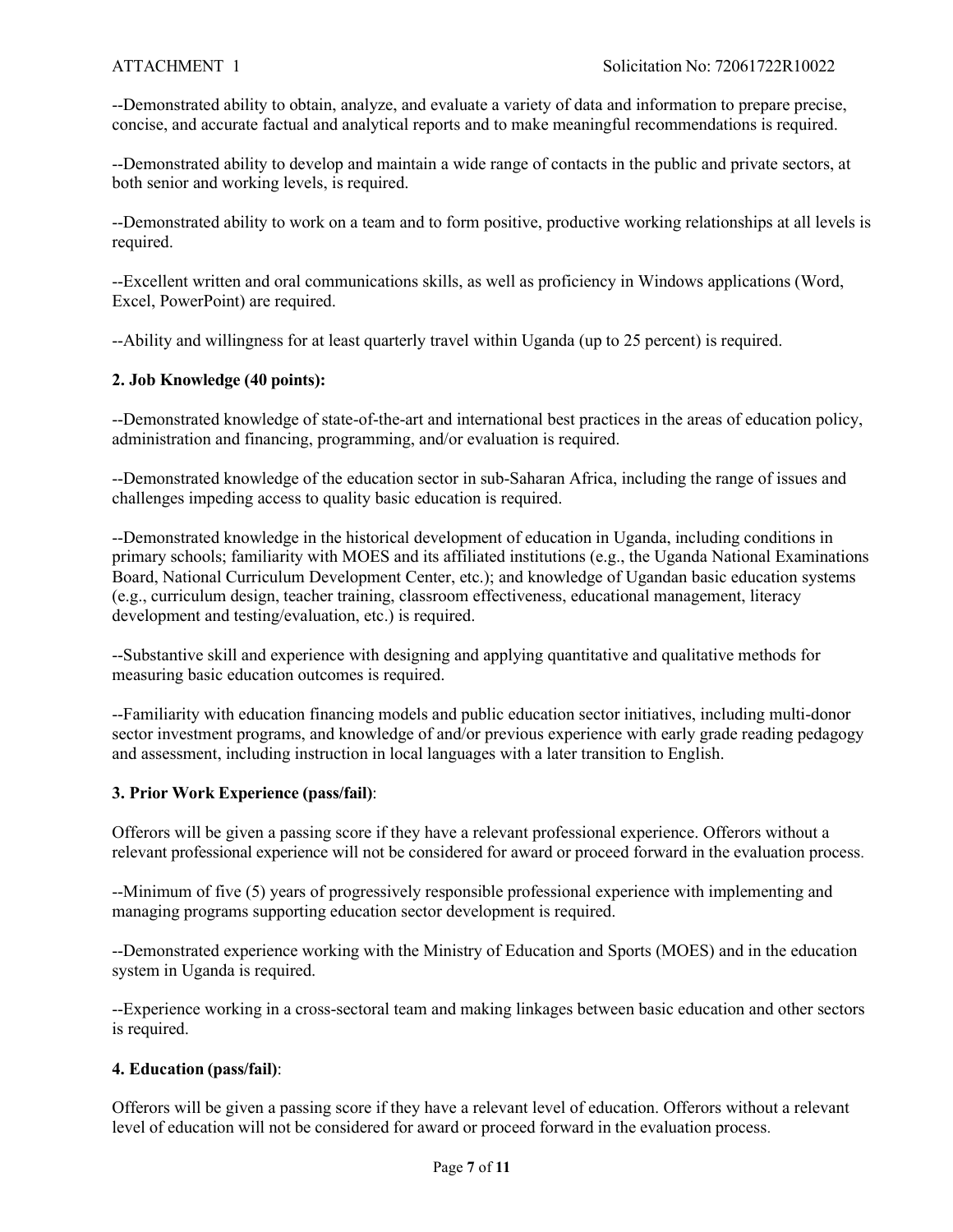Bachelor's degree in education, child development, or social science is required.

Evaluation Factors have been assigned the following points:

Skills and Abilities - 60 points Job Knowledge - 40 points

Education – **Pass/Fail** Language Proficiency - **Pass/Fail** Prior Work Experience - **Pass/Fail** Satisfactory Professional Reference Checks**– Pass/Fail**

**Evaluation Factor Total – 100 points**, and **Pass** for Education, Language Proficiency, Prior Work Experience, and Reference Checks.

Offerors invited to an interview and written test will be evaluated based upon the same criteria described above. In addition, offerors determined to be competitively ranked may also be evaluated on interview performance, written evaluations and/or satisfactory professional reference checks.

#### **IV. SUBMITING AN OFFER**

1. Eligible Offerors are required to complete and submit (**Requirements (i) - (v) below are critical for compliance of the offer. Therefore, candidates MUST pay due attention to these):**

(i) A typed and signed **(hand or electronic signature)** (around Section 6 – Declaration) DS-174 Employment Application for Locally Employed Staff or Family Member (https://eforms.state.gov/Forms/ds174.pdf; Version Exp. 06/2022). Offerors are required to complete sections 1 through 6. (Make sure to use **additional Work Experience pages (Section 4),** if needed, to provide complete work history).

(ii) Cover letter (addressed to the USAID Supervisory Executive Officer) clearly indicating the position for which you are applying and describing how you meet the minimum requirements.

(iii) Complete curriculum vitae/resume. In order to fully evaluate your application, the resume must include:

(a) Paid and non-paid experience, job title, dates held (month/year). **Please specify unpaid or part time work. Any experience that does not include dates (month/year) will not be counted towards meeting the solicitation requirements. (NOTE: Resume and DS-174 work experience should match.)**

(b) Specific duties performed that fully detail the level and complexity of the work.

(c) Education and any other qualifications including job-related training courses, job-related skills, or job-related honors, awards, or accomplishments.

(d) Name and contact information (phone and email) of three (3) professional references. At least one of the references must be a prior or current direct supervisor.

(iv) Supplemental [separate] document specifically addressing each QRF as outlined in the solicitation.

(v) **Copies of Academic Transcripts.**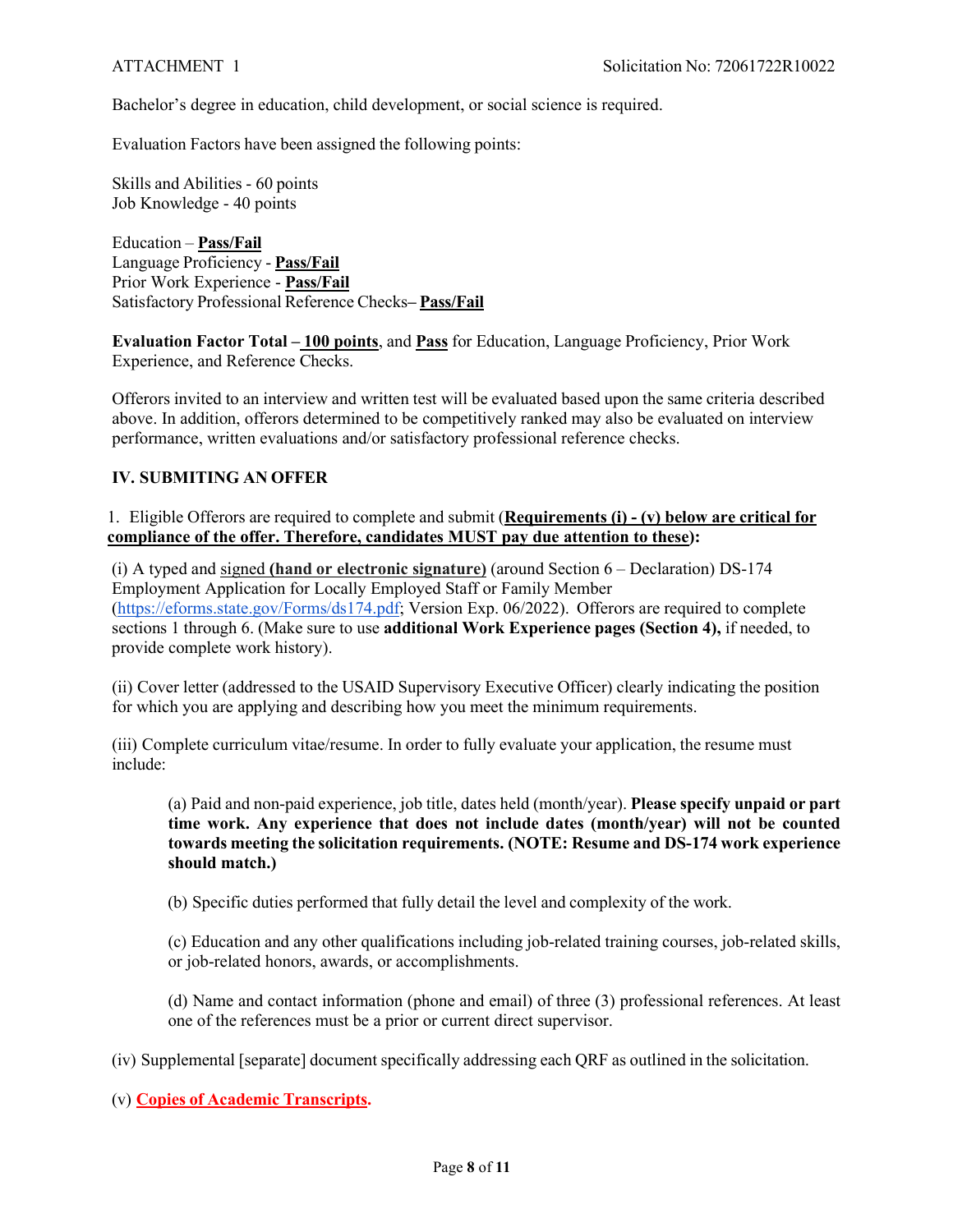## **(vi) Offers should be in Adobe Acrobat (.pdf). No other file types will be accepted. All documents**  should be scanned into one (1) document (one (1) ATTACHMENT) which should not exceed **10MB.**

Documents should be arranged and scanned in this order:

(1) DS-174 (2) Cover Letter (3) Complete Curriculum vitae/resume (4) Supplemental documents (5) Academic Transcripts

(vii) Submitted offers and documents become the property of USAID and will not be returned.

2. Offers must be received by the closing date and time specified in **Section I, item 3**, and submitted to the Point of Contact in Section I at kampalausaidjobs@usaid.gov **Incomplete or late applications will not be considered.**

All qualified Offerors will be considered regardless of age, race, color, sex, creed, national or tribal origin, lawful political affiliation, non-disqualifying handicap, marital status, sexual orientation, affiliation with an employee organization or other non-merit factor.

3. **Offeror submissions must clearly reference the Solicitation number on all offeror submitted documents**.

For this position, the subject line of the email **MUST** read:

SOL NUMBER TITLE OF POSITION, LAST, FIRST CANDIDATE NAME - Ex: **72061722R10022 Project Management Specialist (Basic Education), Smith, Jose**

4. **Ensuring Adequate COVID-19 Safety Protocols for Federal Contractors.** The Offeror will be required to show proof that the Offeror is fully vaccinated against COVID-19 on or before the first date of onboarding, or submit an approved reasonable accommodation to the CO. If the contractor does not meet this requirement the contract may be terminated.\*

## **V. LIST OF REQUIRED FORMS FOR PSC HIRES**

Once the Contracting Officer (CO) informs the successful Offeror about being selected for a contract award, the CO will provide the successful Offeror instructions and how to complete and submit forms for obtaining medical and security clearances.

## **VI. BENEFITS/ALLOWANCES**

As a matter of policy and as appropriate, a PSC is normally authorized the following benefits and allowances - in accordance with the U.S. Mission to Uganda's Local Compensation Plan (LCP). The plan includes basic salary, miscellaneous allowance, retirement plan, and medical insurance subsidy. Final compensation for Offerors will be negotiated within the listed market value.

## **VII. TAXES**

Successful Offeror will be subject to Ugandan tax laws.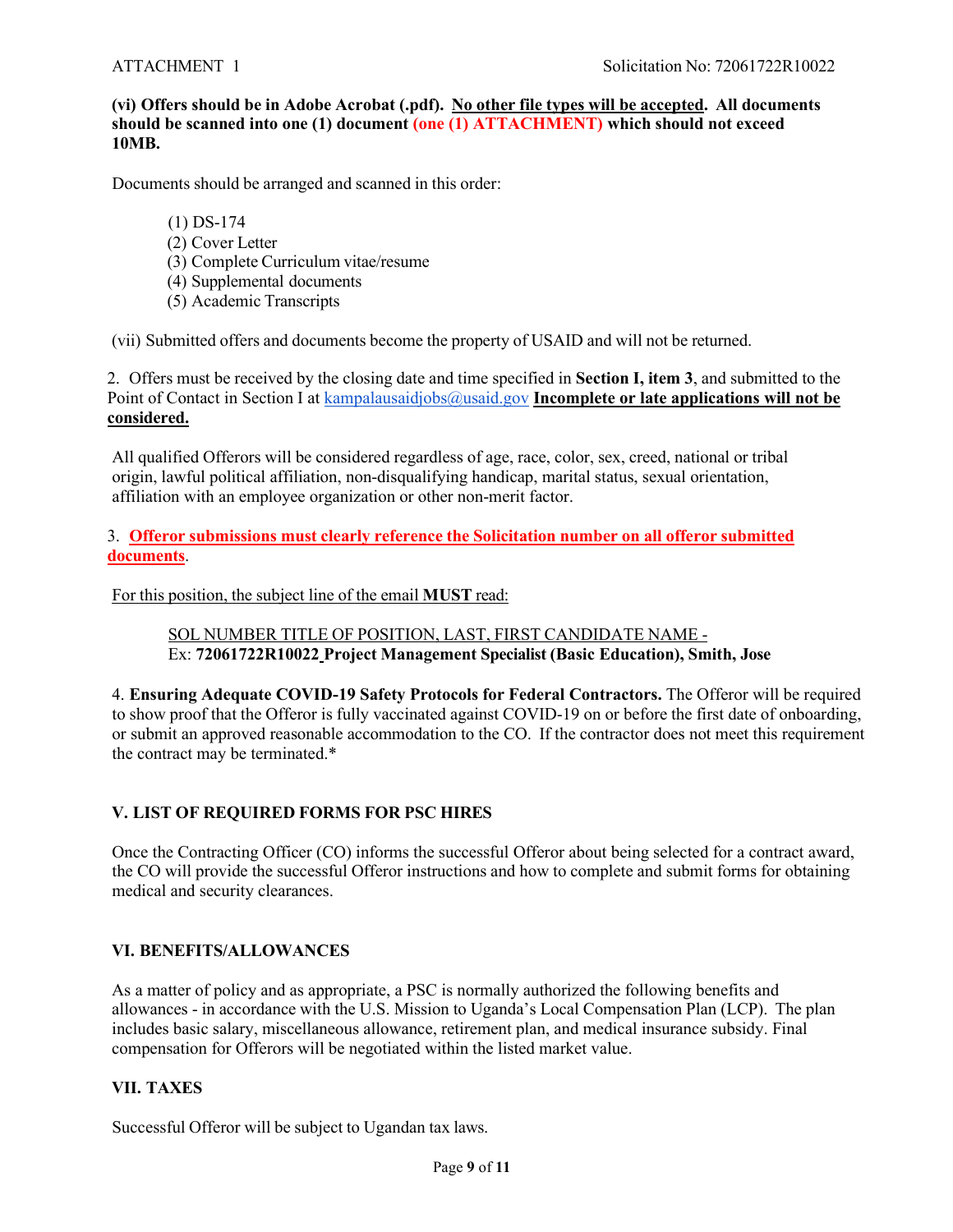## **VIII. USAID REGULATIONS, POLICIES AND CONTRACT CLAUSES PERTAINING TO PSCs**

1. USAID regulations and policies governing CCNPSC awards are available at the below sources:

USAID Acquisition Regulation (AIDAR), Appendix J, "Direct USAID Contracts With a Cooperating Country National and with a Third Country National for Personal Services Abroad," including contractual General Provisions (https://www.usaid.gov/sites/default/files/documents/1868/aidar\_0.pdf)

#### 2. **RESERVED.**

3. **Contract Cover Page** form **AID 309-1** available at https://www.usaid.gov/forms. Pricing by line item is to be determined upon contract award as described below:

## **LINE ITEMS**

| <b>ITEM NO</b><br>(A) | SUPPLIES/SERVICES (DESCRIPTION)<br>(B)                                                                                                                                                                                                   | <b>QUANTITY</b><br>(C) | <b>UNIT</b><br>(D) | <b>UNIT</b><br><b>PRICE</b><br>(E) | AMOUNT<br>(F)                                                       |
|-----------------------|------------------------------------------------------------------------------------------------------------------------------------------------------------------------------------------------------------------------------------------|------------------------|--------------------|------------------------------------|---------------------------------------------------------------------|
| 0001                  | <b>Compensation, Fringe Benefits and Other</b><br><b>Direct Costs (ODCs)</b><br>- Award Type: Cost<br>- Product Service Code: R497<br>- Accounting Info:<br>BBFY Fund: DV/2020/2021<br>APPRO: 7220/211021<br>617-MO-2021-FSN-SALARIES-BE |                        | <b>LOT</b>         | <b>UGX TRD</b>                     | <b>UGX TBD</b> at<br>Award after<br>negotiations with<br>Contractor |

4. Acquisition & Assistance Policy Directives/Contract Information Bulletins (**AAPDs/CIBs**) for Personal Services Contracts with Individuals available at http://www.usaid.gov/work-usaid/aapds-cibs

| <b>AAPD/CIB</b><br>No.                               | <b>Title/Issued Date</b>                                                                                                                                                                                                                                                                                                                                                                                                                                                                                                                                | <b>Subject</b><br><b>Category</b>         |
|------------------------------------------------------|---------------------------------------------------------------------------------------------------------------------------------------------------------------------------------------------------------------------------------------------------------------------------------------------------------------------------------------------------------------------------------------------------------------------------------------------------------------------------------------------------------------------------------------------------------|-------------------------------------------|
| <b>AAPD 21-04</b><br><b>Revision 3</b><br>(PDF 382K) | <b>EXECUTIVE ORDER 14042 ON ENSURING</b><br>ADEQUATE COVID-19 SAFETY PROTOCOLS FOR<br>FEDERAL AWARDS (FAR Deviation No. M-OAA-<br>DEV-FAR-22-01c) – December 14, 2012<br>AAPD No. 21-04, ATTACHMENT 4 - Letter for<br>contracts with performance requiring physical access<br>to USAID domestic facilities. [165K PDF]<br><b>AAPD No. 21-04, ATTACHMENT 5 - Letter to</b><br><b>Individuals with Personal Services Contracts [166K]</b><br>PDF <sub>1</sub><br><b>AAPD 21-04 ATTACHMENT 6: Overview of</b><br>Applicability of FAR 52.223-99 [200K PDF] | Acquisition<br>Management,<br><b>PSCs</b> |
| <b>AAPD 21-01</b><br>(PDF 221K)                      | Applicability of FAR 4.21 to USAID personal services<br>contracts with individuals under the AIDAR Appendices D<br>and $J - March 26, 2021$                                                                                                                                                                                                                                                                                                                                                                                                             | Acquisition<br>Management                 |